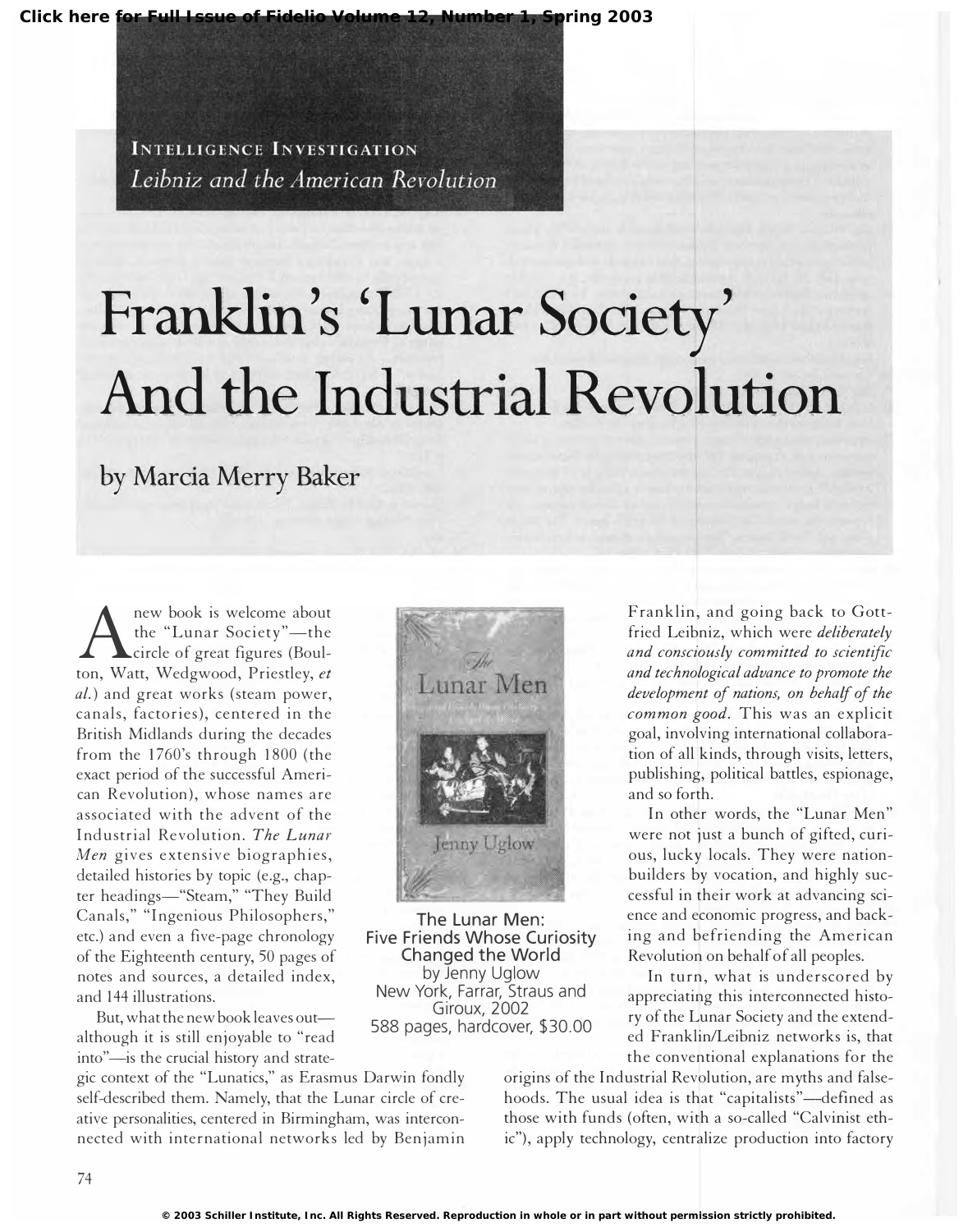systems, and increase output. The uncontrolled outcome is guided by the Invisible Hand of free-trade imperialists of the Adam Smith variety. In the course of it all, terrible social ills inevitably result.

Karl Marx presents the famous version of this imputed process in his 1848 Communist Manifesto. Then there is the more academic version by Oxford professor Arnold Toynbee (uncle of the well-known historian Arnold J. Toynbee), who is credited with popularizing the concept in his Lectures on the Industrial Revolution, 1 884.1

These two dismal constructs are thoroughly debunked in a 1988 monograph by historian Anton Chaitkin, titled, "The Secret History of the Industrial Revolution. "2 Chaitkin prefaces his review of Franklin, the Lunar Society, and related networks, with the essential point: "The secret to modern history is, that all the great breakthroughs in technology and living standards were deliberate projects for the improvement of humanity, guided by the principles of the American Declaration of Independence." His specific reference is to the Leibnizian concept of, "Happiness," used in the Declaration's phrase, "life, liberty, and the pursuit of happiness"—namely, pleasure in providing for the common good.

## The Lunar Society's Leibnizian Provenance

The achievements of the Lunar Society, as individuals and collaboratively, are spectacular in terms of providing for the public good. They conspired to do so.

First, some formalities.

The "Lunar" name itself, was said to be chosen simply because of the group's intent to meet regularly-at least monthly, and preferably on a Monday or Sunday nearest the full moon, when going home late at night would be easier. The Lunar Men, numbering some six to 13 or so, plus frequent guests, would gather at one of their homes, in Birmingham, Lichfield, or nearby in the Midlands region. They tried to begin at 2 p.m. and work until late, even staying through the next day on occasion, in order to confer, conduct demonstration experiments, and review projects and correspondence together. Their topics ranged widely, on chosen matters of science, technology, infrastructure, policy, medicine, and so forth. Author Uglow provides us with the household accounts of the good eating involved, and what family members did during Lunar sessions.

The grouping took form in the 1760's; made a resolution as of New Year's Day 1775, to keep as "regular" as possible in their meeting schedule; and persisted in some form through the early 1790's, by which time heavy political harassment and age had taken their toll. In 1813, the books jointly owned by the Lunar Society were auctioned off.

This description of the formal side of the Lunar Society in no way tells the tale, however. The most efficient way to understand who they were, and what they were about, is to go back to the intellectual author of such an effort as theirs, namely, Gottfried Wilhelm Leibniz  $(1646-1716)$ , who wrote a series of documents from  $1671$ to 1716, amounting to blueprints for national economic development, and specifying the role of "Societies" and "Academies" to forge this process.

In his memorandum of 1671, "Economy and Society," Leibniz wrote, "Thanks to these academies (or societies), which are institutions of research and development, with their own manufactures and commercial companies directly attached, the monopolies will be eliminated, because the academy will always offer a just, low price for merchandise; and quite often, in fact, these will become even less expensive, as new manufacturing activities are set up, where they do not presently exist. Notably, the trading monopolies will be eliminated ... because the wealth of the traders is much too great, and the misery of the workers far too profound-a situation seen particularly in Holland, where the method of the merchants is to maintain the workers in a state of poverty and menial labor . . .. Trade cannot transfer anything which has not before been produced by manufacturing. And why must so many people be reduced to such poverty, for the sake of so few? The Society will therefore have as its goal to liberate the worker from his misery."3

Thus did the Lunar Society function, in direct opposition to the spirit and practice of the imperial British East India and Dutch East India Companies of the day.

## The 'Lunar Men'

There are over a dozen "Lunar Men" who came to live, work, and collaborate directly in the greater Birmingham area; Jenny Uglow singles out five principals, which is fair enough. She traces their lives in great detail. A brief look at just a few of the individual activities and achievements of these five, and at the great successes of their collaboration in terms of promoting economic advance, gives the sense of the scope of the Society.4 They are all typical of the energetic, voluntarist men of ideas, who peopled Franklin's networks of "American" conspirators in Europe.

Matthew Boulton (1728-1809). The son of a Birm-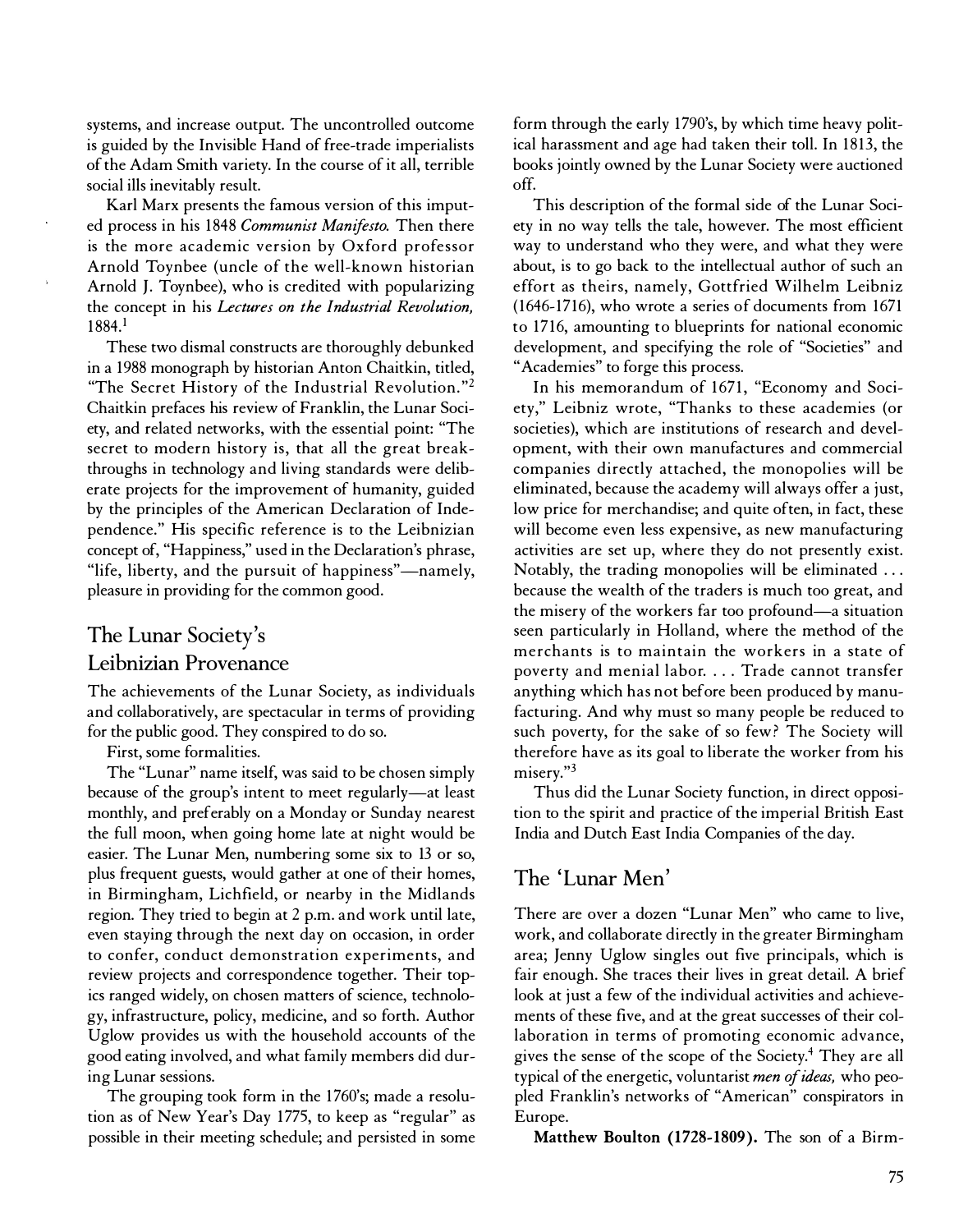ingham maker of buttons and small fixtures, Boulton came to build a vast manufacturing establishment in Soho, Birmingham. Through his firm of Small, Boulton & Watt, the steam engine was vastly improved, and came into general installation not only for pumping in mines, but for manufacturing, milling, and general use.

Josiah Wedgwood (1730-1795). Born into the trade of the Staffordshire potteries, Wedgwood made, and/or applied, a series of significant discoveries in heat, clays, minerals, etc., and using constantly improved organizations of production, established a vast pottery manufacturing operation which exists to this day. He made significant contributions to geology, mineralogy, and chemistry.

James Watt (1736-1819). Born and raised in Greenock, Scotland, among marine-serving instrument and rigging makers, Watt became a master at mechanical design, with wide experience among scientific circles at Glasgow and Edinburgh Universities. Giving great attention to heat, phase-changes of water, and other fundamentals, his work was critical to the Boulton partnership, in making improvements to harness steam power. Watt devised the separate condenser in 1765; and in 1781 received the patent for the rotary motion steam engine mechanism. The term "horsepower" as a measure of engine power was originated in 1783 by Watt, who had to work out a way to calculate royalties when he installed two Boulton & Watt engines at London breweries, to replace the horses they had employed.

Erasmus Darwin (1731-1802). After studying at the Universities of Edinburgh and Cambridge, he became a medical doctor at age 25, settling in Lichfield, the "mother of the Midlands," where he practiced medicine for the rest of his long life, all the while doing research and writing on botany, geology, chemistry, medicine, poetry, and numerous other areas. He was most prominent in advancing the scientific classification of plantlife. Among his many published works, was a translation of Carl Lineaus's The Families of Plants, published in 1787.

Joseph Priestley (1733-1804). An activist clergyman (Dissenter, i.e., non-conformist with the Church of England), Priestley did groundbreaking scientific work, besides maintaining schools for children (including the teaching of science) and other public services. He discovered 10 new gases ("airs"). In August 1774, he identified oxygen (co-discovered by Carl Wilhelm Scheele), and in a trip to Paris in October, he demonstrated his laboratory work of heating red mercuric oxide to release what he called this "new species of air," to French chemist Antoine Lavoisier. Between 1772 and 1790, he published

six volumes on Experiments and Observations on Different Kinds of Air. He did similarly significant work on electricity, and at the request of Franklin, wrote a *History and* Present State of Electricity. Politically targetted for mob violence, he fled Birmingham in 1794 for Pennsylvania, where he continued laboratory work in Northumberland County, until his death in 1804.

Around this core in Birmingham, numbers of others collaborated in the Lunar Society. Uglow lists and describes, John Whitehurst (1713-1788); James Keir (1735-1 820); William Withering (1741-1799); Richard Lovell Edgworth (1744-1817); Thomas Day (1748-1789); and Samuel Galton (1753-1832). Another noted figure was John Baskerville (1706-1775), the famous printer.

Special mention-it is covered in detail in Uglow's book-goes to Dr. William Small. A Scottish doctor who taught at William and Mary College in Virginia (with Thomas Jefferson as a pupil), Small returned to Britain, and in May 1765, aged 30, arrived on Boulton's doorstep in Soho, with a letter of introduction from Franklin, which described him as, "both an ingenious Philosopher, and a most worthy, honest man." Small became a linchpin in the Lunar Society, and was also critical in furthering the steam engine and other projects, as a partner in the manufacturing firm of Small, Boulton & Watt.

The impact of these persons and the Lunar Society was vast, both in Britain and the new United States, as well as internationally. In terms of the critical measure of modern power supply, by 1 800, Boulton & Watt had installed over 500 modern steam engines throughout Britain-from the old copper and tin mines of Cornwall (to pump out water), to the newly organized textile mills. In London, the Albion Mill, a demonstration steam-powered gristmill, caught the world's attention.<sup>5</sup>

The Birmingham-Manchester-Lichfield area was transformed into a powerhouse for advanced manufacturing. The Lunar Society was directly involved in forging a canal-building program, which not only provided vastly improved inland navigation, but made coal available at half the pre-canal price, for steam power, and general use. A former apprentice in the shop of Matthew Boulton, John Gilbert launched the canal campaign, by working for the young Third Duke of Bridgewater, Francis Egerton, to cut a canal over his property, from the regional coal mines eastward to Manchester. This was done in 1761.

Lunar Society members spearheaded many other improvements. Dr. Small, his colleague John Ash, and others, saw through the creation of the New Hospital in Birmingham. Small, Baskerville, and others, saw that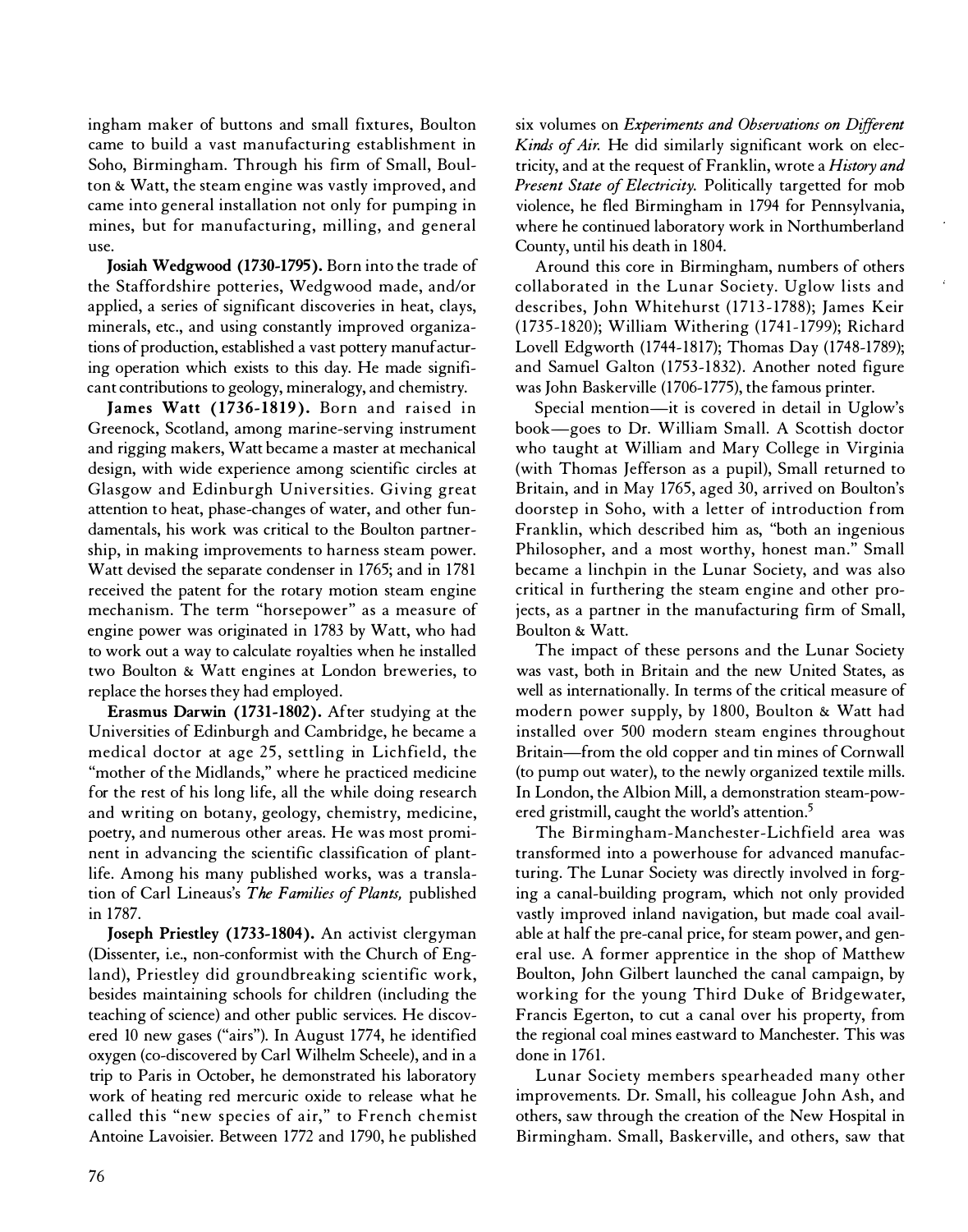

Franklin's Lunar Society collaborators launched the Industrial Revolution in England. Above (left to right): Erasmus Darwin, Joseph Priestley, James Watt. Below: Matthew Boulton's Soho Manufoctory in Birmingham.



streets were widened and improved. The Lunar Men conducted agriculture-betterment studies, reported on new, advanced medical treatments such as digitalis (foxglove), and, as political allies of the Franklin tradition, played leading roles in the movement to end slavery.

## The Leibniz Continuity : Franklin and Raspe

Earlier in the 1700's, the writings of Leibniz, the chief advocate of this economic development approach, had been suppressed, not only in England, but in Germany and throughout the Continent. The fraud, Sir Isaac Newton, was fabricated as the official "authority" in science, as opposed to Leibniz; in philosophy and government, John Locke was offered as the "authority." But the dramatic success of the Lunar Society, attests to the efforts of Franklin and collaborators to defeat the

Newton/Locke frauds in science and government, and to restore Leibniz and his thinking.6 A short timeline of relevant facts, and connections between two major "outside" figures involved in the Lunar Society, makes the point-Benjamin Franklin (1706-90) and Rudolph Eric Raspe (1737-1794).

Franklin, born in Boston in 1706, was a direct heir to the Tudor Renaissance and Leibniz tradition, thanks most directly to the influence of Boston's Cotton Mather (1663-1728). Franklin himself ranked Mather's Essays To Do Good as seminal in shaping his own outlook. During his first foray to England, from 1724 to 1726, Franklin had a chance to meet first-hand many of the anti-Leibniz agents, for example, Bernard Mandeville, and Dr. Henry Pemberton, who was

preparing the third edition of Newton's Principia.

In the following two decades back in the American colonies, Franklin's many activities included founding societies for scientific investigation, public works (hospitals, defense, fire safety, etc.), and conducting his own research into electricity, heat, weather patterns, and other phenomena. He cultivated a wide international correspondence, and his works were published in many translations. In 1751, his, Experiments and Observations on Electricity, Made at Philadelphia in America, was published in London, and in 1752, in France. He summarized his outlook on the relationship between the expansion of knowledge and economic growth, in another work written the same year, Observations Concerning the Increase of Mankind, Peopling of Countries, Etc.

When, in 1757, he was back in London, this time it was as a world-renowned philosophe, and the official rep-